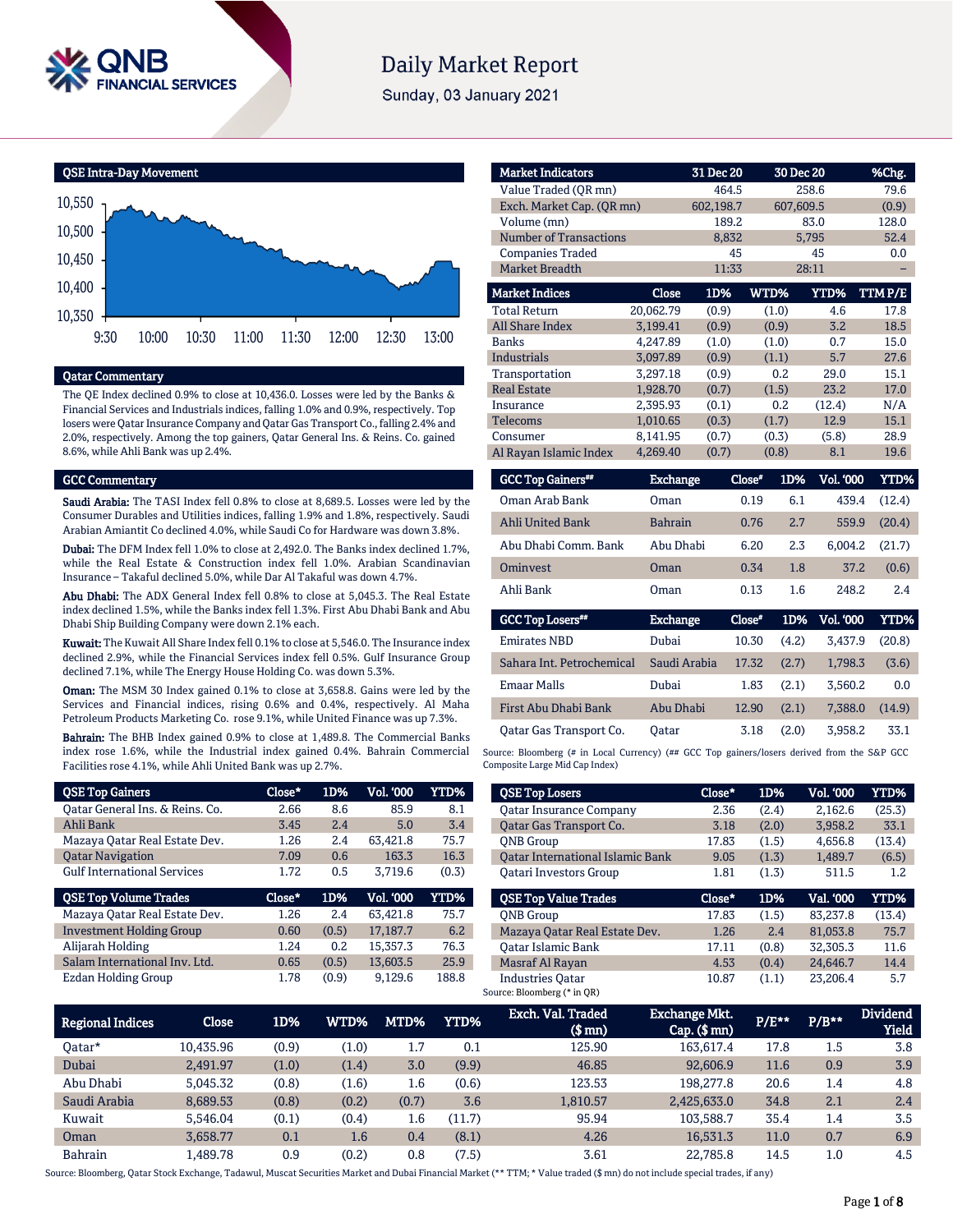# Qatar Market Commentary

- The QE Index declined 0.9% to close at 10,436.0. The Banks & Financial Services and Industrials indices led the losses. The index fell on the back of selling pressure from GCC and Foreign shareholders despite buying support from Qatari and Arab shareholders.
- Qatar Insurance Company and Qatar Gas Transport Co. were the top losers, falling 2.4% and 2.0%, respectively. Among the top gainers, Qatar General Ins. & Reins. Co. gained 8.6%, while Ahli Bank was up 2.4%.
- Volume of shares traded on Thursday rose by 128.0% to 189.2mn from 83.0mn on Wednesday. However, as compared to the 30-day moving average of 213.2mn, volume for the day was 11.3% lower. Mazaya Qatar Real Estate Dev. and Investment Holding Group were the most active stocks, contributing 33.5% and 9.1% to the total volume, respectively.

| <b>Overall Activity</b>        | Buy %* | Sell %*  | Net (QR)          |
|--------------------------------|--------|----------|-------------------|
| Oatari Individuals             | 43.62% | 31.55%   | 56,050,241.3      |
| <b>Oatari Institutions</b>     | 29.45% | 10.98%   | 85,814,688.4      |
| Oatari                         | 73.07% | 42.53%   | 141,864,929.6     |
| <b>GCC</b> Individuals         | 1.13%  | 0.15%    | 4,552,584.3       |
| <b>GCC</b> Institutions        | 2.41%  | 5.45%    | (14, 112, 373.9)  |
| <b>GCC</b>                     | 3.54%  | 5.60%    | (9,559,789.6)     |
| Arab Individuals               | 11.27% | 7.82%    | 16,047,638.0      |
| <b>Arab Institutions</b>       | 0.05%  | $0.00\%$ | 213,356.8         |
| Arab                           | 11.32% | 7.82%    | 16,260,994.7      |
| Foreigners Individuals         | 3.55%  | 2.05%    | 6,974,471.5       |
| <b>Foreigners Institutions</b> | 8.52%  | 42.00%   | (155, 540, 606.3) |
| <b>Foreigners</b>              | 12.07% | 44.06%   | (148, 566, 134.8) |

Source: Qatar Stock Exchange (\*as a % of traded value)

#### Global Economic Data and Earnings Calendar

| <b>Date</b> | Market    | Source                                     | Indicator                | Period   | Actual           | Consensus          | <b>Previous</b> |
|-------------|-----------|--------------------------------------------|--------------------------|----------|------------------|--------------------|-----------------|
| 12/31       | US        | Department of Labor                        | Initial Jobless Claims   | 26-Dec   | 787 <sub>k</sub> | 835k               | 806k            |
| 12/31       | <b>US</b> | Department of Labor                        | <b>Continuing Claims</b> | $19-Dec$ | 5.219k           | 5,370 <sub>k</sub> | 5,322k          |
| 12/31       | China     | China Federation of Logistics & Purchasing | Composite PMI            | Dec      | 55.1             |                    | 55.7            |
| 12/31       | China     | China Federation of Logistics & Purchasing | Manufacturing PMI        | Dec.     | 51.9             | 52                 | 52.1            |
| 12/31       | China     | China Federation of Logistics & Purchasing | Non-manufacturing PMI    | Dec      | 55.7             | 56.3               | 56.4            |

Source: Bloomberg (s.a. = seasonally adjusted; n.s.a. = non-seasonally adjusted; w.d.a. = working day adjusted)

#### Earnings Calendar

| <b>Tickers</b> | Company Name     | Date of reporting 3Q2020 results | No. of days remaining | <b>Status</b> |
|----------------|------------------|----------------------------------|-----------------------|---------------|
| ONBK           | <b>ONB</b> Group | 12-Jan-21                        |                       | Due           |
| <b>MARK</b>    | Masraf Al Rayan  | 19-Jan-21                        |                       | Due           |
| DHBK           | Doha Bank        | 08-Feb-21                        | 36                    | Due           |

Source: QSE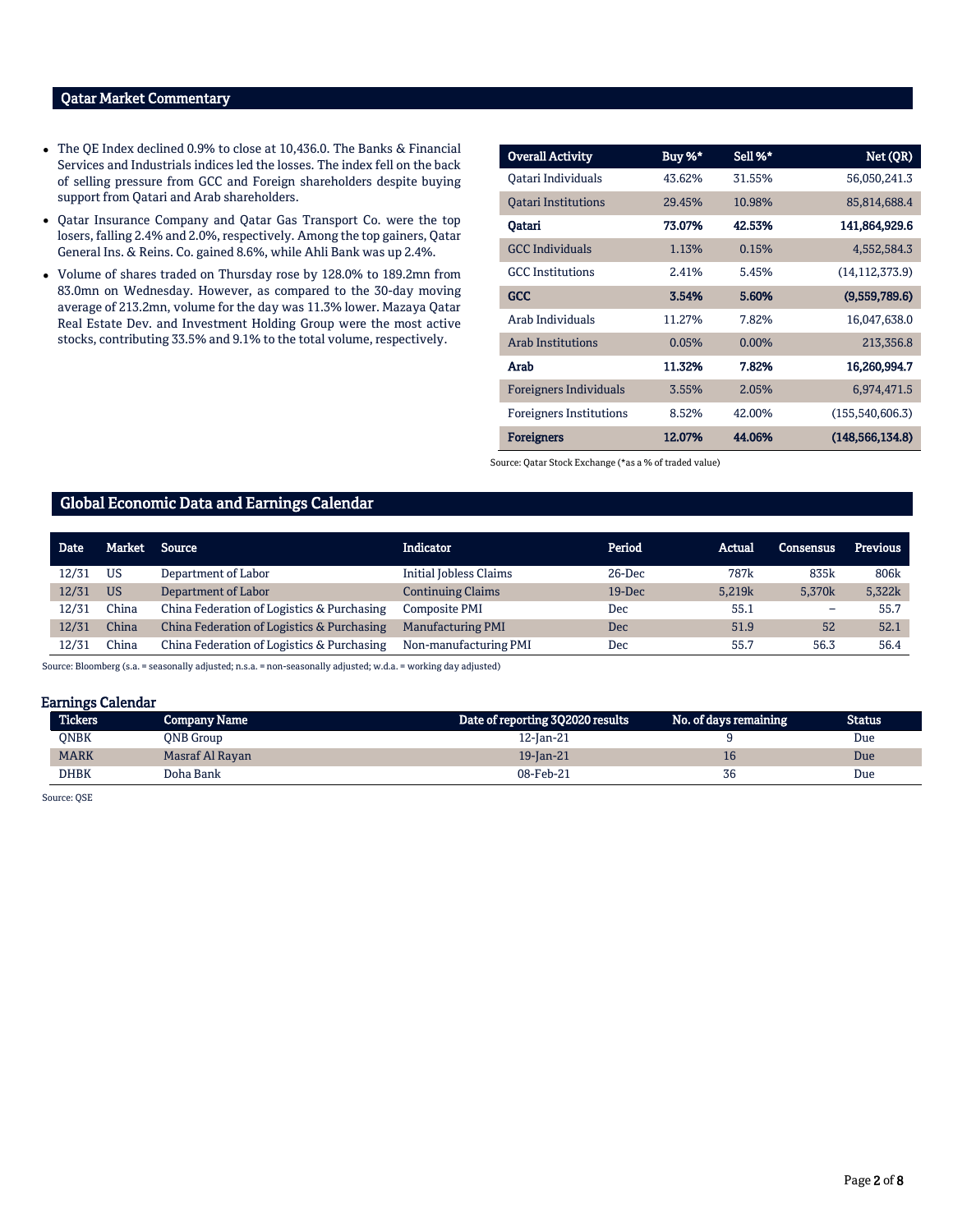### Qatar

- Qatar November M2 money supply rises 3.5% YoY Qatar Central bank has published data on monetary aggregates for November on website. The M2 money supply rose 3.5% from year ago, while it remained unchanged MoM. The M1 money supply rose 15.7% from year ago and 0.6% MoM. International reserves and foreign currency liquidity rose to QR204.41bn from QR204.36bn in October. (Bloomberg)
- MRDS signs agreement to acquire 4 residential buildings Mazaya Real Estate Development (MRDS) has signed an agreement to acquire 4 residential buildings leased for a period of 5 years in Al Sad Area – Doha for QR150mn and work will be done to complete the procedures required to conclude the deal. (QSE)
- DHBK to disclose its annual financial results on February 08 Doha Bank (DHBK) will disclose its financial statement for the period ending December 31, 2020 on February 08, 2021. (QSE)
- ABQK' board of directors to meet on January 17 The Ahli Bank (ABQK) has announced that its board of directors will be holding a meeting on January 17, 2021 to discuss the date for board meeting to approve the Budget. The board will also discuss the approval of profit distribution for the financial year end 2020. (QSE)
- GWCS opens nominations for its board membership Gulf Warehousing Company's (GWCS) board of director announced the start of the nomination period for membership in the board, inviting nominations to occupy nine seats starting January 03, 2021 and until end of business on January 17, 2021 in accordance with the provisions of Article 25 of the Company Constitution. (Peninsula Qatar)
- Woqod opens new petrol station in Lebsayyer As part of its ongoing expansion plans to be able to serve every area in the country, Qatar Fuel (Woqod) opened Lebsayyer petrol station on Thursday. With the opening of Lebsayyer petrol station, the total number of Woqod petrol stations in the country has gone up to 108. The new Lebsayyer petrol station is spread over an area of 10,800 square meters and has four lanes with eight dispensers for light vehicles, which will serve the Lebsayyer area and its neighborhood. Lebsayyer petrol station offers round-theclock services to residents, and includes Sidra convenience store, manual car wash, oil change and tyre repair for light vehicles and sale of LPG cylinders 'SHAFAF' in addition to the sale of gasoline and diesel products for light vehicles. (Qatar Tribune)
- QIBK' board of directors to meet on January  $17$  The Qatar Islamic Bank (QIBK) has announced that its board of directors will be holding a meeting on January 17, 2021 to discuss the Financial Statements for the Year ended December 31, 2020. (QSE)
- WOQOD opens Lebsayyer New WOQOD Petrol Station As part of Qatar Fuel's (WOQOD) ongoing expansion plans to be able to serve every area in Qatar, Qatar Fuel "WOQOD" opened Lebsayyer petrol station, on December 31, 2020, and by this it raised its network of petrol stations to 108. The New Lebsayyer WOQOD petrol station is spread over an area of 10,800 square meters and has 4 lanes with 8 dispensers for light vehicles, which

will serve Lebsayyer area, and its neighborhood. Lebsayyer petrol station offers round-the-clock services to residents, and includes Sidra convenience store, Manual car wash, Oil change and Tire repair, for Light Vehicles and sale of LPG cylinders "SHAFAF", in addition to sale of gasoline and diesel products for light vehicles. (QSE)

- MoCI, QNTC urge private sector to invest in mega beach resorts – Qatar is inviting private sector interested in establishing large beach resorts, under public private partnership (PPP) model. In this regard, the Ministry of Commerce and Industry (MoCI), in association with National Tourism Council (QNTC), will unveil the investment opportunities on January 13, 2021 at the Doha Exhibition and Convention Center (DECC). According to the MoCI, the investment opportunities aim at enhancing PPPs. These opportunities include establishing large beach resorts of various sizes in Ras Abrouq, Fuwayrit and Bin Ghannam. This initiative comes within the framework of the State's efforts to achieve the Qatar National Vision 2030, aimed at consolidating economic diversification and supporting non-oil sectors, especially the tourism sector. The tourism sector largely contributes to strengthening Qatar's leading position as one of the most prominent tourist destinations regionally and globally. The sector gains prominence in the light of Qatar gearing up to host the 2022 FIFA World Cup and Doha winning the bid to host the Asian games in 2030. A new PPP Law No. 12 of 2020 was published on May 31, 2020 to regulate the operation of PPPs in Qatar, which has already been using a form of PPP structure to deliver projects in its water and power sectors, but has recently expanded the PPP model to other sectors. (Gulf-Times.com)
- Weekly real estate trading volume reaches QR478mn during December 20-24 – The total value of real estate transactions in the sales contracts registered with the Real Estate Registration Department of the Ministry of Justice from December 20 to 24 reached QR478.48mn. The types of real estate traded included plots of land, houses, residential buildings, and multi-use buildings. Most of the trading took place in the municipalities of Al Da'ayen, Al Rayyan, Doha, Al Wakrah, Umm Salal, Al Shamal, Al Khor and Al Dhakira. The volume of real estate circulation during the period from December 13 to 17 reached QR460.39m. The real estate market sector of Qatar has shown recovery over the past few months as the transactions have grown consistently. (Peninsula Qatar)
- Qatar Airways Cargo takes delivery of three new 777 freighters – Qatar Airways Cargo, a leading global air cargo carrier, took delivery of three brand new Boeing 777 freighters Friday, bringing its total freighter fleet count to 30, consisting of two Boeing 747 freighters, 24 Boeing 777 freighters and four Airbus A330 freighters. Qatar Airways Cargo will introduce these freighters on its long haul scheduled routes and will also operate them as cargo charters, supporting global trade and the movement of time and temperature sensitive goods, according to a statement. (Gulf-Times.com)
- Cargo handling at Hamad Port continues rising Despite challenging situations created by COVID-19 outbreak, Hamad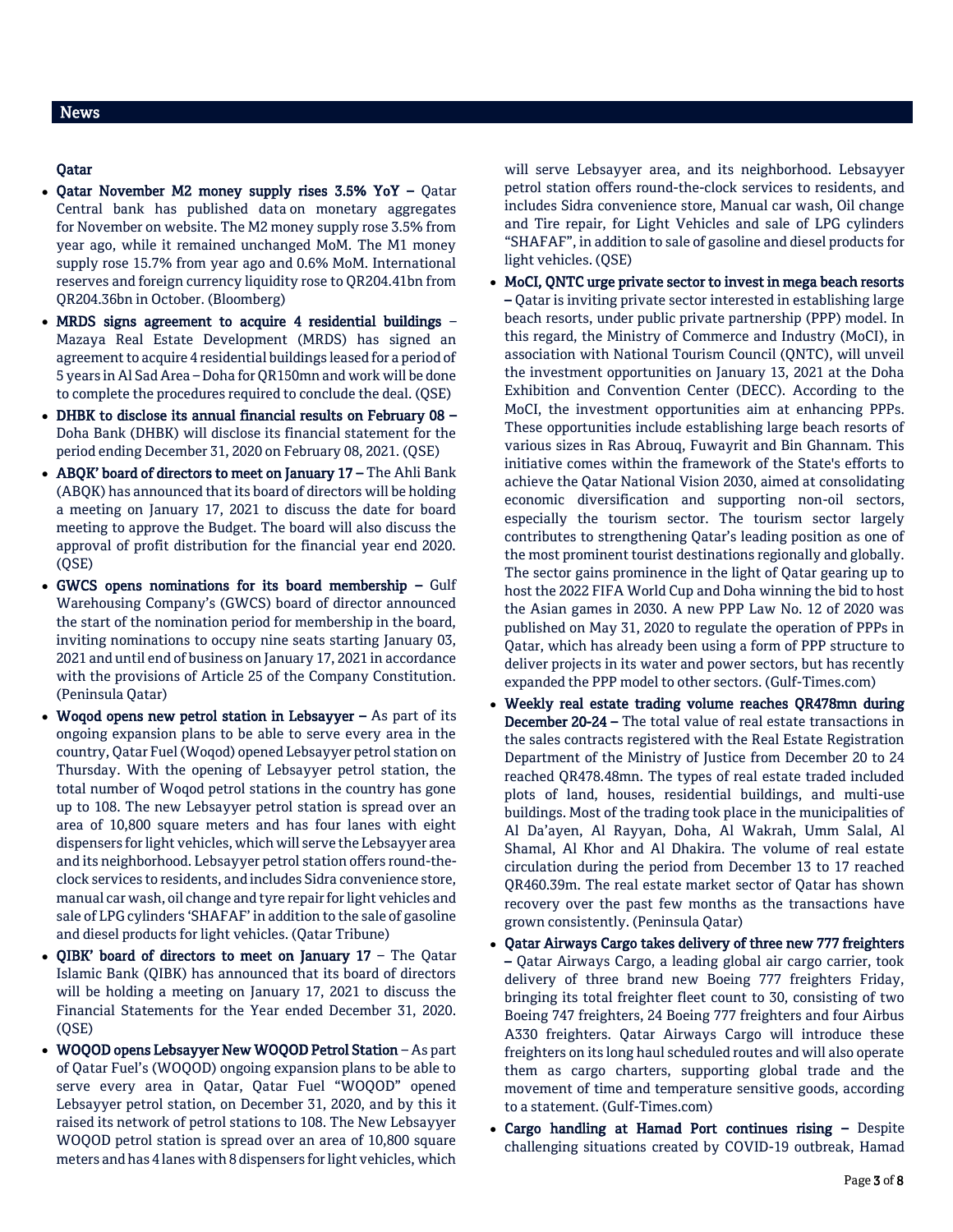Port – Qatar's gateway to world trade – has wrapped up a successful year. The Port has registered an increase in vessels' arrival and cargo handling in 2020 which indicates port's growing importance in regional trade. Hamad Port, in 2020, handled over 1.4mn Twenty-Foot Equivalent Units (TEUs) containers and received 1,600 vessels. According to figures released by QTerminals, terminal operating company providing services at Hamad Port, on its Twitter handle, the Port handled 1.4mn Twenty Foot Equivalent Units containers; 304, 481 tons of bulk cargo; 1,196,559 tons of general cargo; 59,443 vehicles; and 264,164 heads of livestock last year. In 2019, Hamad Port had received 1,545 vessels while it had handled over 1.3mn TEUs containers; 182,669tons of bulk cargo; 625,532 tons of general cargo; 76,501 vehicles; and 374,395 heads of livestock. Hamad Port handled around seven percent more TEU containers in 2020 when compared to the previous year (2019). In another tweet, QTerminals also released figures of cargo handling at Hamad Port in December 2020. According to data, the port received 147 vessels last month. Hamad Port, in December 2020, handled 146,429 TEUs containers; 52,500 tons of bulk cargo; 172,690 tons of general cargo; 3,493 vehicles; and 23,059 heads of livestock. (Peninsula Qatar)

- Recovery in Asia to boost Qatar's exports The exports from Qatar are expected to rise this year as Asian countries are projected to register strong growth this year. When it comes to exports, Asian countries such as Japan, China, South Korea, India and Singapore take up top slot in Qatari exports. During the third quarter (3Q) of 2020, Asia was the principal destination of Qatar's exports. According to the figures of the Planning and Statistics Authority, around 80% of exports from Qatar went to Asia during the 3Q2020. Qatar's total exports, during 3Q2020, were around QR41.08bn. Of these exports, the exports to Asia were QR32.45bn, which is 79% of Qatar's total exports. Total exports from Qatar include exports of domestic goods and reexports. The forecast from central banks and government agencies show that all the major economies in Asia are expected to return to growth trajectory in 2021. (Peninsula Qatar)
- Amusement cities, parks to reopen from Sunday with 50% capacity - Amusement cities and parks across the country can resume recreational activities and operations from Sunday (January 3) with no more than 50% capacity, the Ministry of Commerce and Industry (MoCI) announced on Thursday. A circular in this regard, tweeted by the MoCI on Thursday, is in line with the previous decisions adopted to protect the health and safety of Qatari citizens and residents, and limit the spread of COVID-19. Entertainment activities will resume in three stages: first (from January 3), opening of outdoor playgrounds, children's outdoor games, and billiards and bowling; second (from January 11), electronic games and trampolines; and third (from January 24), bouncers, inflatable games, and ball pits. (Gulf-Times.com)
- Ooredoo's digital Shahry Me plan a hit with customers Ooredoo's new customizable postpaid app plan, Shahry Me, is proving to be a great success with customers, the telecom company has announced. The new digital plan, which includes a fully customizable allocation of data and calls across family members and households, can be designed on the basis of the individual needs of the customer and those of their family and

household members, ensuring that allowances do not go to waste and that customers can make the most of all the elements of their plan. Shahry Me allows users to easily share data and minutes with the entire family and household members via the App at any time. The owner of the main account can manage up to five family SIM cards while controlling the services and allowances via the specially designed app. Unused allowances can be passed on to other family members and household members, and children can be rewarded with additional data for more screen time. (Qatar Tribune)

 Doha Bank announces launch of innovative Easy Pay Wallet – Doha Bank has announced the launch of Easy Pay Wallet. Customers can enjoy quick, safe, and seamless payments by adding their Doha Bank credit or debit cards to their Doha Easy Pay bringing a new dimension to their wallet. Customers can now download Doha Easy Pay App from the Apple Store or Google Play Store to perform quick, safe, and seamless payments for their retail purchases by simply scanning the QR Code. In addition, Doha Easy Pay also enables the users to make fund transfers to beneficiaries instantly by linking their Doha Bank debit card to Doha Easy Pay Wallet. (Gulf-Times.com)

# International

- US weekly jobless claims fall for second straight week The number of Americans filing first-time claims for unemployment benefits unexpectedly fell last week but remain elevated more than nine months into the health and economic crisis triggered by the coronavirus pandemic. Initial claims for state unemployment benefits slid to a seasonally adjusted 787,000 for the week ended December 26, compared with 806,000 in the prior week, the Labor Department said on Thursday. Economists polled by Reuters had forecast 833,000 applications in the latest week. Though jobless claims have dropped from a record 6.867mn in March, they have held persistently above their 665,000 peak hit during the 2007-09 Great Recession. The weekly unemployment claims report, the most-timely data on the economy's health, aligns with other recent weak economic reports, including a decline in consumer confidence to a fourmonth low in December and drops in both consumer spending and income last month. The latest report's end date – December 26 - was when as many as 14mn people were set to lose jobless benefits provided by a \$3tn pandemic relief bill enacted in the spring. That was a cliff that lawmakers had raced to avoid by passing a nearly \$900bn supplemental package in the days before Christmas, including \$600 payments to most individuals and extensions of unemployment benefits and eviction moratoriums. (Reuters)
- UK and Ghana to miss Brexit trade deadline but deal close Britain and Ghana are close to announcing an agreement on post-Brexit trade but a deal will not take effect in time to prevent a period of operating on default terms, a source close to the negotiation said. Once active, the deal will replicate the terms of trade Britain previously benefitted from as a member of the European Union (EU). EU trade rules will cease to apply to Britain from January 1 when it completes its exit from the bloc. Ahead of that deadline Britain has signed "continuity" agreements with 63 countries to safeguard terms on 885bn Pounds (\$1.21tn) of trade, including partners like Canada and Switzerland. But with no prospect of a deal being reached in time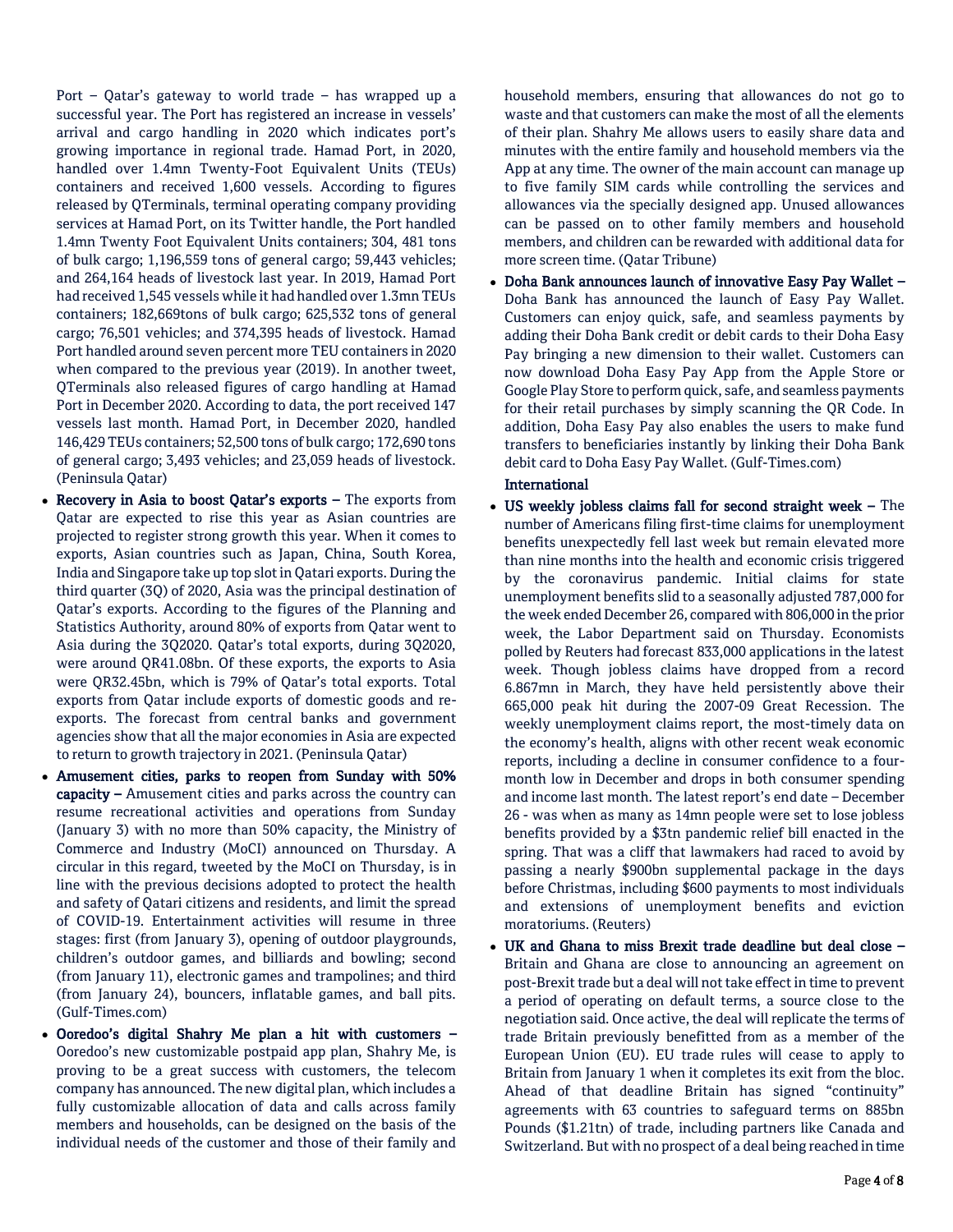for Ghana, imports will temporarily be subject to Britain's Generalized Scheme of Preferences - a framework that applies import tariffs at reduced rates on developing countries. Britain's exports to Ghana would continue to be subject to World Trade Organization tariffs. "Today we've reached consensus on the main elements of a deal with Ghana, covering over 1.2bn Pounds of trade," Britain's Trade Secretary Liz Truss wrote later on Twitter, confirming the details from the source. "We are working to achieve full agreement very shortly." (Reuters)

- YouGov/CEBR: UK consumer confidence strongest since February – British consumer confidence rose to its highest since February in the first half of December, before a new variant of COVID-19 prompted the government to tighten lockdown restrictions across England, a survey showed on Thursday. The YouGov/CEBR consumer confidence indicator rose to 102.9 in December from 102.2 the month before, bolstered by a stronger outlook for household finances and broader economic activity as a vaccine against COVID-19 began to be rolled out. The survey took place between Dec. 1 and December 18, and YouGov's director of reputation research, Darren Yaxley, said he expected sentiment to decline following the subsequent sharp rise in COVID-19 cases and renewed lockdown across most of England. (Reuters)
- EU bets on Biden to resolve aircraft subsidy row The European Union (EU) will seek a swift resolution of a 16-year battle over aircraft subsidies with US President-elect Joe Biden, saying that new US tariffs have damaged talks with the Trump administration. The Commission, which coordinates trade policy for the 27-nation European Union, said on Thursday that the US action had "unilaterally" disrupted ongoing negotiations about respective state subsidies for European plane maker Airbus and its US rival, Boeing. The office of the US Trade Representative (USTR) said on Wednesday it was adding aircraft components such as fuselages and wings, and wines and brandy from France and Germany on to a list of goods subject to tariffs, responding to what it said was unfair EU retaliation. Both Washington and Brussels have won cases at the World Trade Organization, the former allowed to impose tariffs on \$7.5bn of EU goods and the latter extra duties on \$4bn of imports from the US. The USTR said the EU tariffs, imposed in November, had been distorted by basing them on trade depressed by the COVID-19 pandemic, and because Britain had been cut from the calculation even though it had applied the measures throughout 2020. (Reuters)
- France will be vigilant on post Brexit deal implementation, Minister says – France will be vigilant over the implementation of a post Brexit trade deal reached last week between Britain and the European Union, French European Affairs minister Clement Beaune said on Friday. "This deal begins its life today. It will last years, possibly decades. Our demand is that each party respect its commitments," Beaune told a news conference held in the port of Calais, hours after Britain's final exit from the EU's orbit. "This deal must be very strictly respected, and it must also contribute to develop our cooperation with Britain in all sectors, including fisheries," he added. The transition period for Britain's exit from the EU ended on Thursday night. (Reuters)
- Italy gives UK finance firms six-month operating extension post-Brexit – British financial intermediaries can keep on operating in Italy until the end of June as they await

authorization to do business in the country as non-European Union companies, Italy's banking and bourse authorities said on Saturday. Britain left the EU's orbit on January 1 just days after clinching a last-gasp divorce treaty that set rules for industries such as fishing and agriculture but did not cover its much larger finance sector. As such, British financial firms no longer have direct access to most EU markets. However, Italy's Consob bourse watchdog said companies that had applied before the end of 2020 for permission to keep operating in the Italian market would be given a six-month extension. "During such period, operations are limited to activities for which an authorization is sought and to outstanding contractual relationships," Consob said, adding that new contracts could not be signed, or old agreements modified. "It is allowed to perform activities in connection with the management of the so-called 'life-cycle event' for derivatives contracts not subject to clearing by a central counterparty." (Reuters)

- China's factory recovery moderates as higher costs slow business – China's factory activity expanded in December as hot export demand fueled a recovery in the world's second-largest economy from the coronavirus slump, although higher labor and transport costs slowed the pace of growth. The official manufacturing Purchasing Manager's Index (PMI) fell to 51.9 in December from 52.1 in November, data from the National Bureau of Statistics (NBS) showed on Thursday. The index remained above the 50-point mark that separates growth from contraction but was a tad below the 52.0 in a Reuters' poll of analysts. China's vast industrial sector has staged an impressive recovery from the coronavirus shock thanks to surprisingly strong exports. The economy is expected to expand around 2% for the full year - the weakest pace in over three decades but much stronger than other major economies still struggling to contain infections. However, tougher coronavirus control measures in many of its key trading partners in the west and recent domestic infections could dent industrial demand, weighing on the recovery. The official PMI, which largely focuses on big and state-owned firms, showed the sub-index for new export orders stood at 51.3 in December, easing from 51.5 a month earlier. (Reuters)
- China December new home prices slow, private survey shows Prices of new homes in China rose at a slower pace in December, with tightening policies continuing to cool the market, a private survey showed on Friday, but price growth in 2020 still topped the previous year's pace despite the coronavirus pandemic. New home prices in 100 cities rose 0.25% in December from a month earlier versus a 0.32% gain in November, moderating for the second straight month, according to data from China Index Academy (CIA), one of the country's largest independent real estate research firms. More cities reported monthly gains, however, with the number climbing to 79 from 71 in November, and 19 cities saw lower home prices compared with 28 in the preceding month, the CIA data showed. Dongguan and Guangzhou, two cities in the southern Greater Bay Area, led the price rises. While central and northern cities like Luoyang and Zhangjiakou saw the biggest monthly price drops. (Reuters)
- India's merchandise exports fell 0.8% YoY in December India's merchandise exports fell 0.8% in December from a year earlier to \$26.89bn, while imports rose 7.6% to \$42.6bn, preliminary data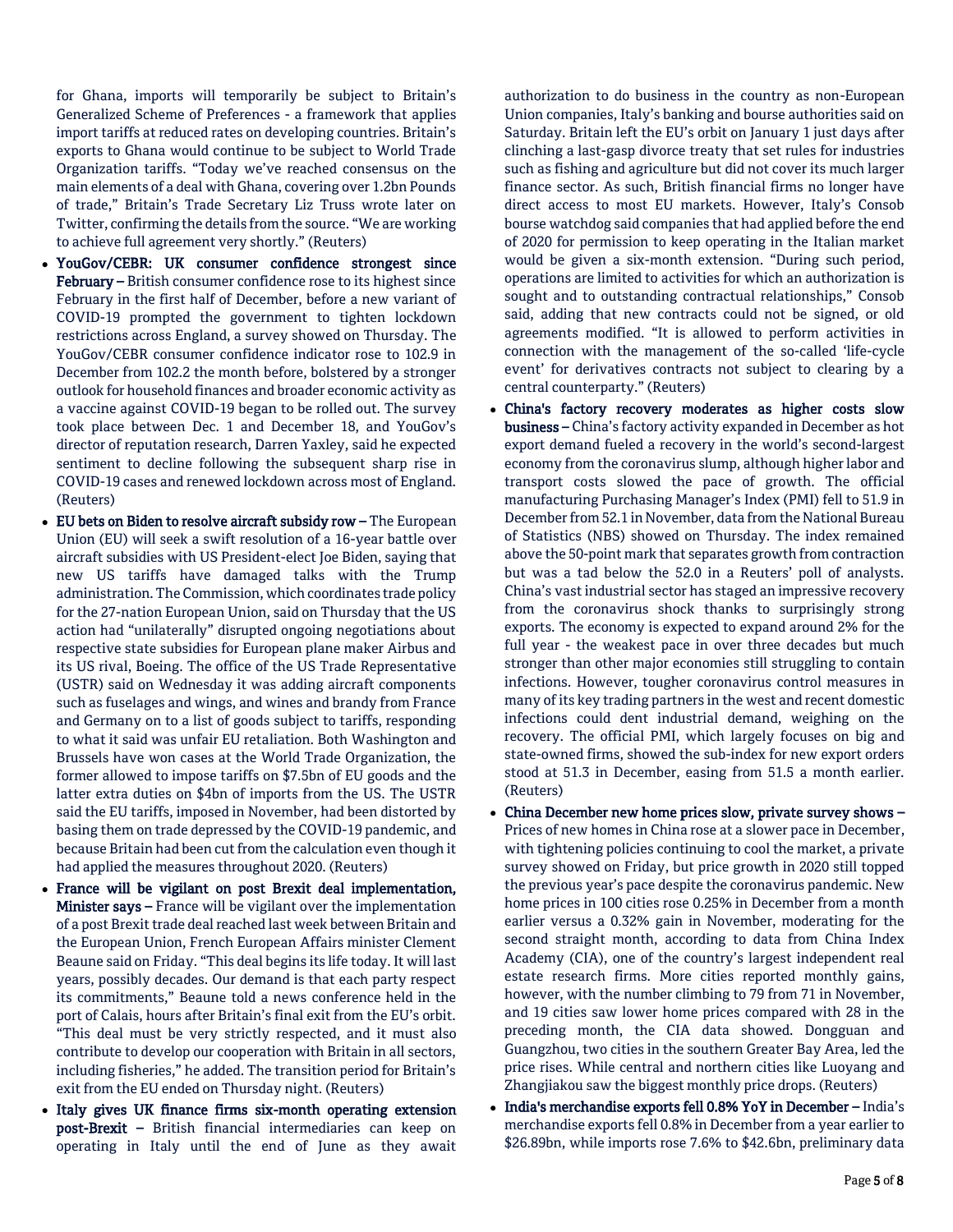released by the government on Saturday showed. Exports fell 9.07% in November from a year earlier to \$23.43bn, the data showed. (Reuters)

 India drug regulator approves AstraZeneca COVID vaccine, country's first – India's drug regulator on Friday approved a coronavirus vaccine developed by AstraZeneca and Oxford University for emergency use, two sources with knowledge of the matter told Reuters. The decision clears the vaccine's rollout in the world's second-most populous country which, after the US, has the highest number of COVID-19 infections. India wants to start administering the vaccine soon, most likely by Wednesday, said one of the sources, both of whom declined to be named ahead of an official announcement expected later in the day. A representative of India's Central Drugs Standard Control Organization (CDSCO), whose experts are meeting for the second time this week, declined to comment. Britain and Argentina have already authorized the AstraZeneca vaccine for urgent public use. (Reuters)

#### Regional

- GPCA: GCC chemical producers give push to renewable energy in 2020 – GCC chemical companies have begun to invest in renewable technologies and projects, such as wind and solar as they look to transform towards cleaner energy sources, according to the Gulf Petrochemicals and Chemicals Association (GPCA). Qatar Petroleum got involved in a solar power plant development through its JV with Qatar Electricity & Water Company, Siraj Energy. Al Kharsaah PV solar power plant is the first large scale solar power plant being developed in Qatar, GPCA noted. The impact of the Covid-19 pandemic has led to income deterioration, decreasing demand, and growth setbacks for the GCC chemical industry. "The last 12 months were far from easy for Arabian Gulf producers who were forced to operate at decreased production levels with severe shortage of manpower and unprecedented supply chain disruptions," noted Research and Studies specialist, GPCA, Nuriya Ismagilova. Ongoing challenges led to unexpected project delays, readjustment of capital expenditure and redefining companies' strategic priorities. Nevertheless, regional players remained committed to long-term expansion plans, advancing their sustainability agenda, eliminating inefficiencies and reinventing themselves to grow their global competitiveness, GPCA said. Despite facing significant supply chain disruptions, the GCC chemical industry stepped up efforts to safeguard the supply of raw materials for the manufacture of products used to enable the hygiene, testing and treatment of patients affected by coronavirus, alongside personal protective equipment for medical staff, as well as ensuring the continued manufacturing of essential food packaging material. (Gulf-Times.com)
- Saudi economy shows healthy figures in November Saudi Arabia's key economic indicators look healthy, a report said, adding that the money supply (M3) expanded 11.6% YoY in November, supported by a rise in M1 and M2, increasing 13.0% and 12.4%, respectively. Credit to the private sector also increased 15.8% YoY in November, while bank claims on the public sector advanced 15.9% YoY in November and the deposits grew by 11.9% YoY in November, said Al Rajhi Capital, a leading financial services provider in the Kingdom. Further, the banking sector profits increased 9.8% YoY to SR4.1bn in November

(+15.8% YoY in October). Moreover, growth in mortgage continued with 79% YoY in November, driven by House and Apartment mortgages, which grew 86% YoY and 66% YoY, respectively. LDR came in at 74.9% in November compared to 75.6% in October. (Zawya)

- Saudi Utility Alkhorayef Water & Power gets approval for IPO Alkhorayef Water & Power Technologies plans to offer shares in an IPO in Saudi Arabia as businesses from grocery stores to car rental firms look to list on the kingdom's stock market. The Capital Market Authority approved Alkhorayef Water & Power's request to sell 7.5mn shares, or a 30% stake, according to a statement. It did not provide further details. Alkhorayef Water & Power handles projects in water and wastewater fields in Saudi Arabia, and its clients include government firms and Saudi Aramco among others, according to its website. (Bloomberg)
- UAE steel pipe producers challenge US antidumping duty rate The US duty rate on certain imports of steel pipe from the UAE should be lowered, because the Commerce Department erred in its comparison of home market and US prices, three foreign producers argued Thursday at the US Court of International Trade. The US maintains antidumping duties on Emirati carbonquality steel pipe, used primarily in fencing, plumbing and heating systems, air conditioning units, and automatic sprinkler systems. The US imported an estimated \$59.4mn worth of such pipe from the UAE in 2014, before the duties were put in place, according to Commerce. Commerce recently completed a periodic duty review covering subject pipe that entered the US between December 2017 and November 2018. The department calculated a dumping margin and corresponding duty rate of 3.79% for affiliates Universal Tube and Plastic Industries Ltd., THL Tube and Pipe Industries, and KHK Scaffolding and Framework. All other producers and exporters received margins of 2.49% or 3.14%. (Bloomberg)
- Dubai Aerospace buys back \$100mn of common shares Dubai Aerospace Enterprise, the Middle East's biggest plane-leasing firm, repurchased \$100mn of common shares. "We expect this transaction to have no material impact on our capital adequacy metrics at year-end 2020 and in 2021," Chief Executive Officer, Firoz Tarapore said. (Bloomberg)
- Etihad stake in Air Serbia cut to 18% after government steps in – Abu Dhabi-based Etihad Airways' stake in Air Serbia has been cut to 18% from 49% after the Serbian government recapitalized the airline, Air Serbia said on its website. The state has increased its stake in Air Serbia to 82% from 51%, a step the airline said was undertaken to help it through the COVID-19 pandemic. "The recapitalization of the Serbian national airline was undertaken at the request of Air Serbia," the statement said. Etihad Airways, which bought a 49% stake in Serbia's loss-making JAT Airways - later renamed Air Serbia - in 2013, confirmed in an email its stake had been diluted to 18% "We are pleased the Serbian government has reinvested in the future of the airline," an Etihad spokesperson said. "Etihad continues to work closely with Air Serbia, while we respond to the ongoing impact of the COVID-19 crisis on our own business." Etihad Airways' core operating loss deepened to \$758mn in the first half of the year as passenger traffic fell by nearly 60% due to the pandemic. (Reuters)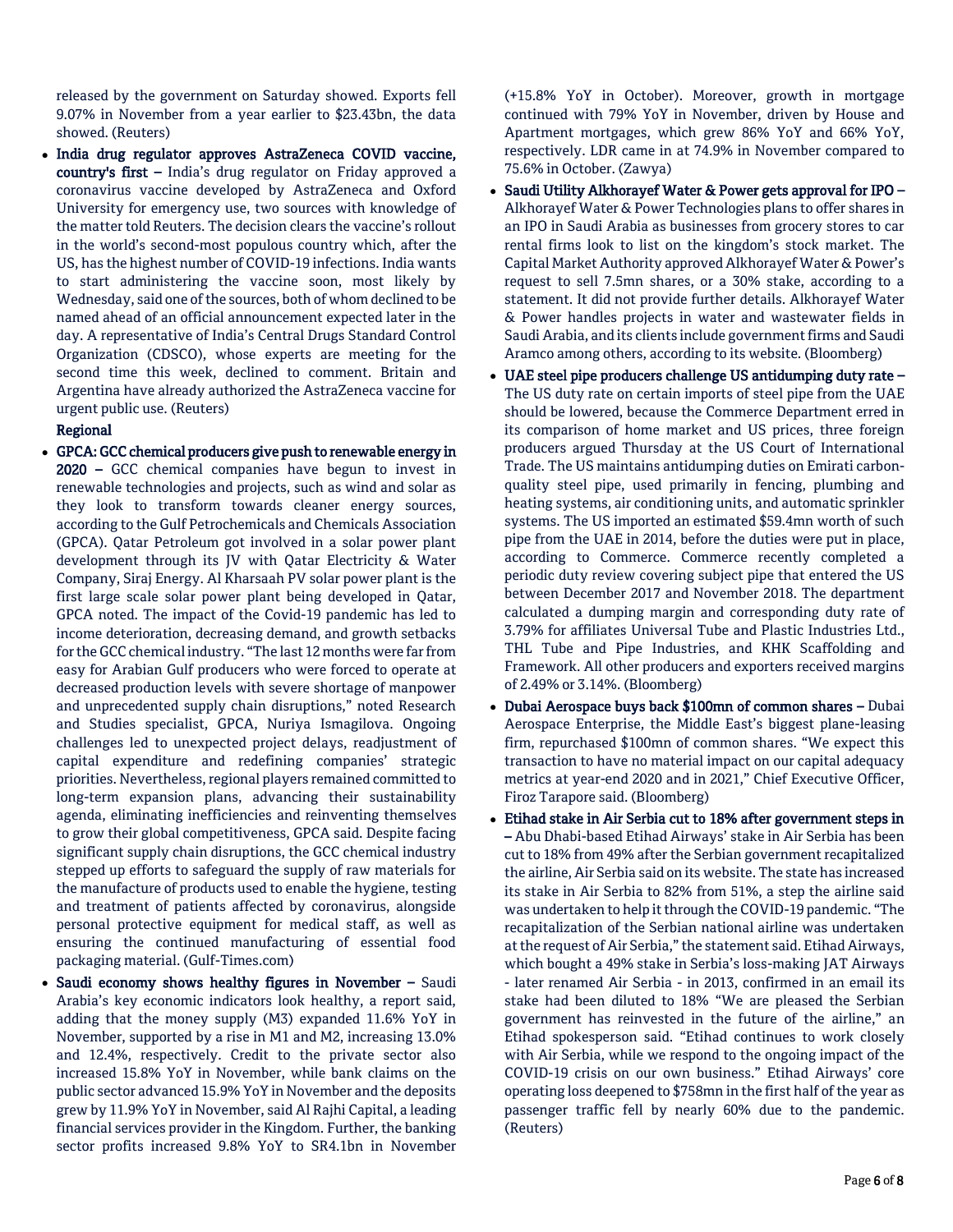- Abu Dhabi's IHC buys 10.9mn shares of NMDC IHC Capital Holding now holds 4.36% of total issued shares of National Marine Dredging Company (NMDC) after buying 10,903,750 NMDC shares. (ADX)
- Aldar Properties agrees to sell Abu Dhabi golf club complex Aldar Properties agreed to sell the Abu Dhabi Golf Club Complex, including the Westin Hotel and the Abu Dhabi golf course, to a financial investor for AED180mn. The sale "is in line with Aldar's asset management strategy to actively pursue profitable investment exits and redeploy capital into growth opportunities," the Abu Dhabi-based developer said. Aldar acquired the complex in 2018 as part of a transaction with Abu Dhabi's Tourism Development Investment Co. The developer earlier this month sold its district cooling assets on Abu Dhabi's Saadiyat Island to Tabreed for AED963mn. (Bloomberg)
- Oman plans OMR2.2bn budget deficit in 2021 Oman expects to have a 2021 budget deficit of about OMR2.2bn and plans to borrow from domestic and international markets to help plug the gap, according the state-run Oman News Agency. The country aims to raise about OMR1.6bn through borrowing and draw the remaining OMR600mn from its reserves, it said, adding that new Ruler Sultan, Haitham bin Tariq al-Saidhad ratified a decree approving the fiscal plan. The budget is based on an oil price of \$45 a barrel and the government expects the state revenues of OMR8.640bn this year, a decrease of 19% on estimated revenues for 2020. Oman, rated sub-investment grade by all major credit rating agencies, faces a widening deficit and large debt maturities in the next few years, and is trying to reduce its dependence on crude oil revenues. The expenditure is set to fall to OMR10.8bn in 2021, a 14% drop compared to the previous year, according to state-run Oman News Agency on Friday. (Reuters)
- Oman unveils new stimulus measures including mortgage benefits – Oman's Finance Ministry announces series of measures to stimulate the private sector and support nationals in 2021, including raising the mortgage ceiling at the Oman Housing Bank to OMR100mn from OMR60mn, according to state-run Oman News Agency. People who have loans from Oman Development Bank and the General Authority for the development of small and medium-sized enterprises are exempt from interest payments in 2021. Small and medium-size enterprises in the transport, tourism, logistic and agriculture sectors are exempt from license fees in the first three years. In a separate statement, the ministry also cut bonuses in half and reduced health-care and school benefits for ministers and state employees. (Bloomberg)
- Oman expected to add \$779mn in revenue from VAT this year The implementation of a 5% value-added tax in Oman this year is seen bringing in \$779mn, the Oman News Agency reported Saturday, citing the Gulf nation's Finance Minister. The country last year announced it would impose a 5% VAT in an effort to bolster the economy and curb its widening budget deficit. (Bloomberg)
- Oman Aviation Group to be dissolved under 'corrective measures' – Oman plans to dissolve air transportation services company Oman Aviation Group and divide its operations between the national carrier and the country's airport management company. The Oman Investment Authority

decided to take "corrective measures" by dissolving OAG and aviation services provider Transom, the Gulf country's Finance Minister, Sultan al-Habsi, said. He did not give further details. (Bloomberg)